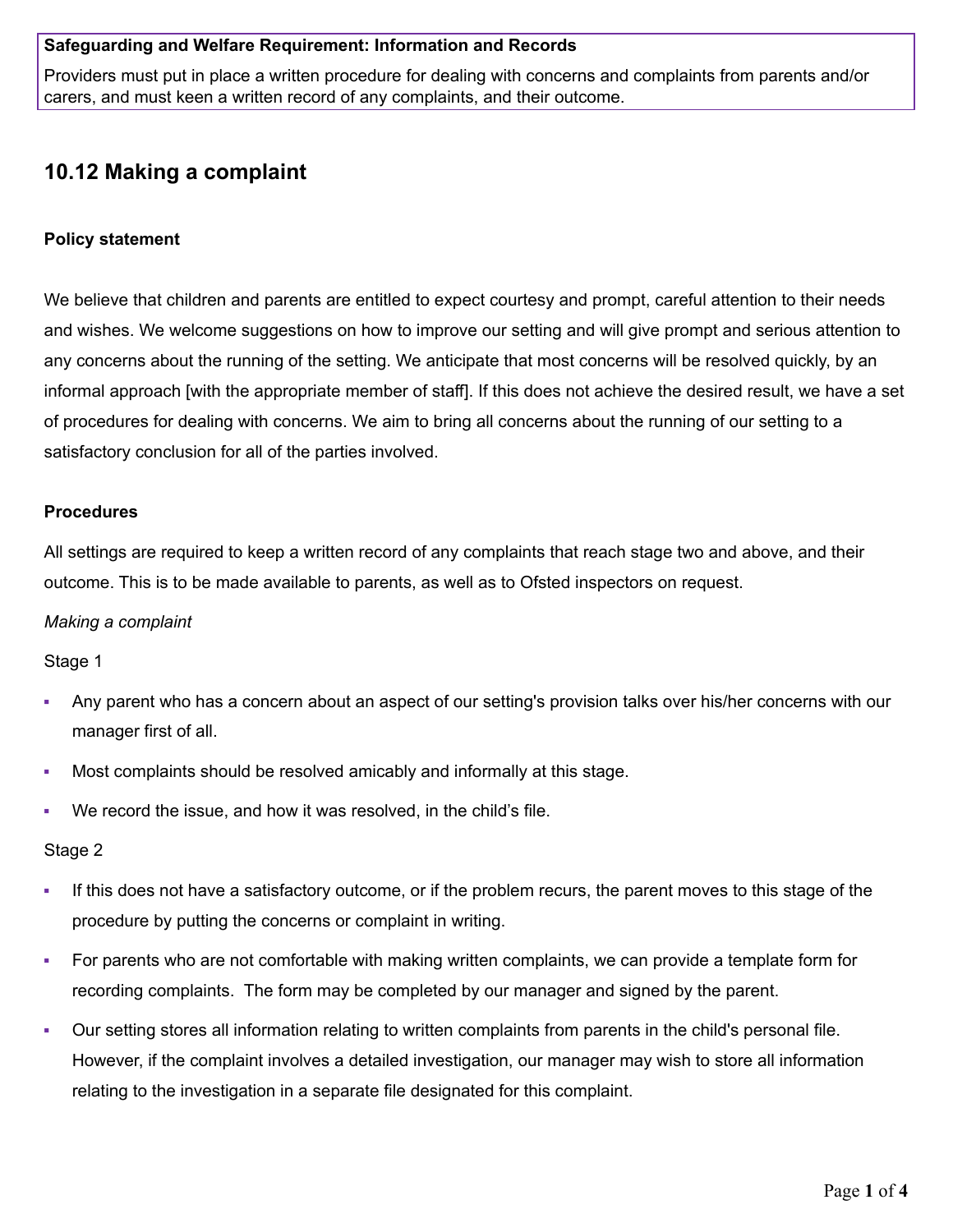#### *10.12 Making a complaint*

- When the investigation into the complaint is completed, our manager meets with the parent to discuss the outcome.
- We inform parents of the outcome of the investigation within 28 days of him/her making the complaint.
- When the complaint is resolved at this stage, we log the summative points in our Complaint Investigation Record, which is made available to Ofsted on request.

# Stage 3

- If the parent is not satisfied with the outcome of the investigation, he or she requests a meeting with our manager and the committee Chair. The parent may have a friend or partner present if they prefer and our manager should have the support of the committee.
- An agreed written record of the discussion is made, as well as any decision or action to take as a result. All of the parties present at the meeting sign the record and receive a copy of it.
- This signed record signifies that the procedure has concluded. When the complaint is resolved at this stage, we log the summative points in our Complaint Investigation Record.

# Stage 4

- If at the stage three meeting the parent cannot reach an agreement with us, we invite an external mediator to help to settle the complaint. This person should be acceptable to both parties, listen to both sides and offer advice. A mediator has no legal powers, but can help us to define the problem, review the action so far and suggest further ways in which it might be resolved.
- We consult West Berkshire Early Years Service or the Pre-school Learning Alliance to identify appropriate persons to be invited to act as mediators.
- The mediator keeps all discussions confidential. S/he can hold separate meetings with our staff and the parent, if this is decided to be helpful. The mediator keeps an agreed written record of any meetings that are held and of any advice s/he gives.

# Stage 5

- When the mediator has concluded her/his investigations, a final meeting between the parent and our manager and committee Chair is held. The purpose of this meeting is to reach a decision on the action to be taken to deal with the complaint. The mediator's advice is used to reach this conclusion. The mediator is present at the meeting if all parties think this will help a decision to be reached.
- A record of this meeting, including the decision on the action to be taken, is made. Everyone present at the meeting signs the record and receives a copy of it. This signed record signifies that the procedure has concluded.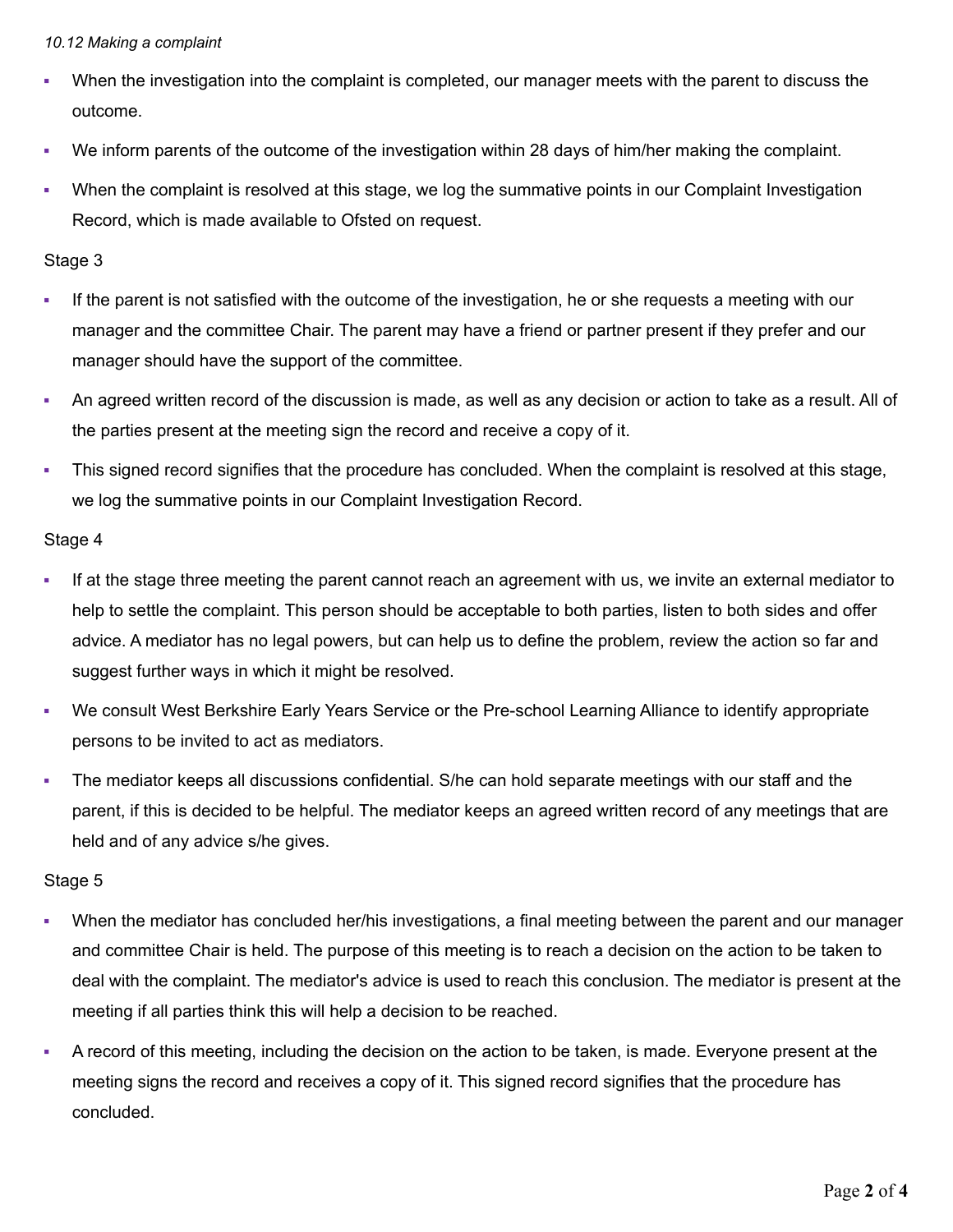#### *10.12 Making a complaint*

*The role of the Office for Standards in Education, Children's Services and Skills (Ofsted), the Local Safeguarding Children Board and the Information Commissioner's Office*

- Parents may approach Ofsted directly at any stage of this complaints procedure. In addition, where there seems to be a possible breach of the setting's registration requirements, it is essential to involve Ofsted as the registering and inspection body with a duty to ensure the Safeguarding and Welfare Requirements of the Early Years Foundation Stage are adhered to.
- **Parents can complain to Ofsted by telephone on in writing at:**

Ofsted National Business Unit, Piccadilly Gate, Store Street, Manchester M1 2WD

Tel: 0300 123 1231

- **These details are displayed on our setting's notice board.**
- If a child appears to be at risk, we follow the procedures of the Local Safeguarding Children Board.
- In these cases, both the parent and our setting are informed and our manager works with Ofsted or the Local Safeguarding Children Board to ensure a proper investigation of the complaint, followed by appropriate action.
- The Information Commissioner's Office (ICO) can be contacted if a parent has made a complaint about the way their data is being handled and remain dissatisfied after raising their concern with us. For further information about how we handle data, please refer to the Privacy Notice provided when a child is registered at our setting. The ICO can be contacted at Information Commissioner's Office, Wycliffe House, Water Lane, Wilmslow, Cheshire, SK9 5AF or ico.org.uk

## *Records*

- A record of complaints in relation to our setting, or the children or the adults working in our setting, is kept for at least three years; including the date, the circumstances of the complaint and how the complaint was managed.
- The outcome of all complaints is recorded in our Complaint Investigation Record, which is available for parents and Ofsted inspectors to view on request.

This policy was adopted by Mortimer Pre-School on January 2019 Date to be reviewed by March 2022

Signed on behalf of the provider Name of signatory and the state of signatory and the state of signatory and the state of state  $\mathsf{A}$ my Lister Role of signatory **Chair**